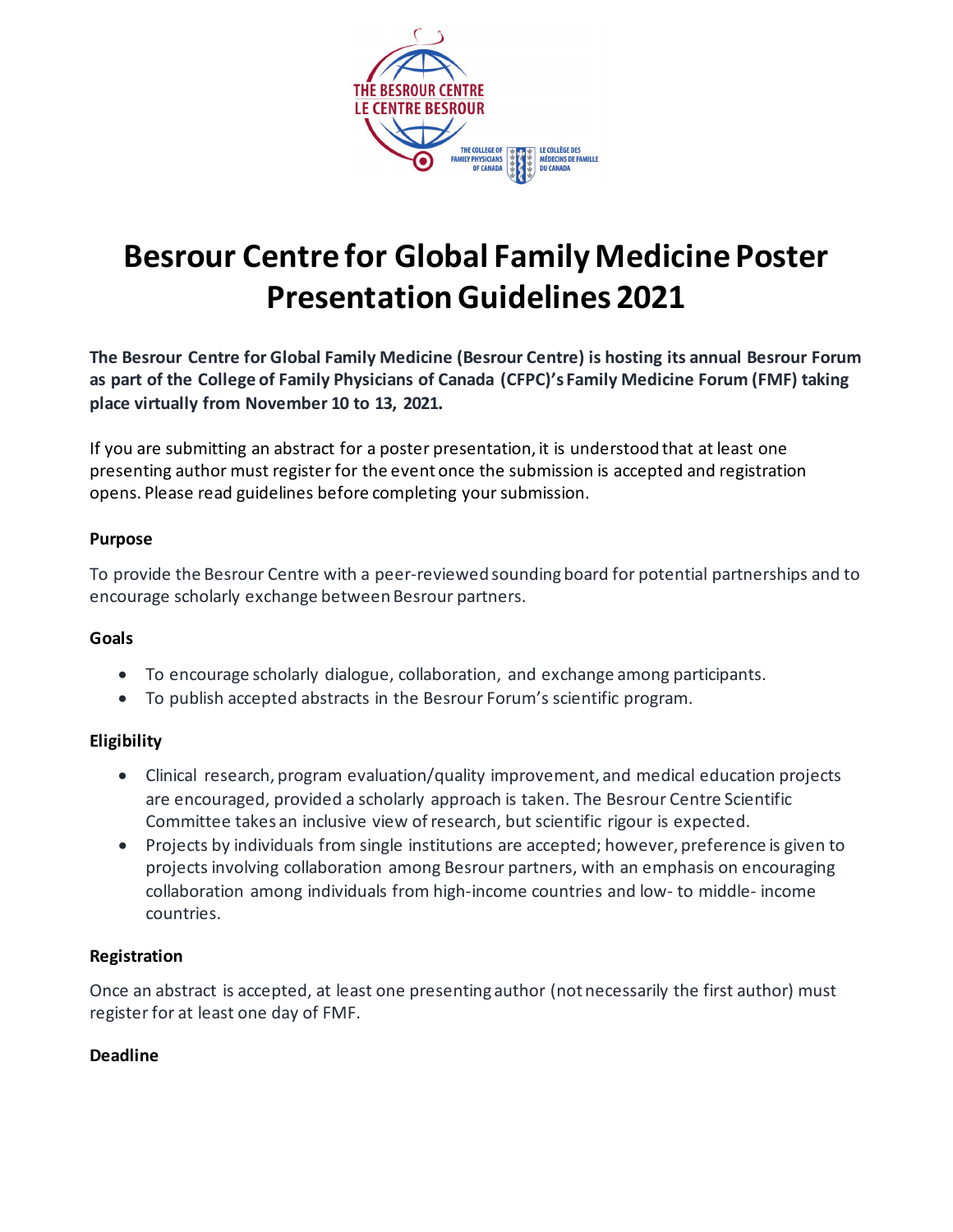Please submit your abstract by **April 30, 2021**. Extensions on the deadline will be considered as needed and as space and time allow; please contact the Besrour Centre Scientific Committee as early as possible if you require an extension (email addresses are provided in the Questions section below).

### **Abstract instructions**

- 1. Default language: Abstracts must be submitted in English.
- 2. Title: Include a concise title for your poster. The maximum word count for the poster title is 15 words. If your project is not yet complete at the time of when you submit your abstract, please note "In progress" in your abstract submission in parentheses after your title.
- 3. Authorship: All authors should be listed in the order you will list them on your poster so they can be published appropriately in the program. Add an asterisk (\*) after the relevant name(s) to indicate who will present the poster at the Besrour Forum. Multiple presenters are encouraged. All authors should list their primary academic institution affiliations on the abstract and poster, including the country for international participants.
- 4. Description: Please adhere to a maximum length of 350 words (not including the title and authors list).
- 5. Formatting: If possible, please submit abstracts as Microsoft Word documents.
- 6. Headings: Use headings that are appropriate for your project. For example, if your submission is a research poster, consider: Context, Objective, Design, Participants, Intervention, Outcome, Measures, Results, Conclusions. If your submission is a program evaluation, quality improvement project, or medical education project, you may choose alternative headings suitable to your work.

#### **Submission**

Submit your abstract to [besrourcentre@cfpc.ca.](mailto:besrourcentre@cfpc.ca)

#### **Completed poster dimensions**

- In-person: Your finished poster should measure no more than 1.75 metres x 1 metre.
- Virtual: File format details will be provided by the CFPC closer to the event.

#### **Judging and awards:**

Posters will be judged by a panel of the presenters' peers.

• Best Poster Award:

This award will be recognized with a certificate and prize. Certificates will be provided to all authors listed on the winning poster. The first author will be invited to return as a keynote speaker at the following year's Besrour Forum held during FMF to present their work in a plenary session. If the first author is from a high-income country, the keynote invitation will also be extended to the first author listed from a low- or middle-income country to co-present their project. The prize will include financial support toward the following year's travel to present the keynote (if in-person event). The extent and allocation of travel funding may vary from year to year as resources permit and with consideration given to presenters' needs and the order of authorship.